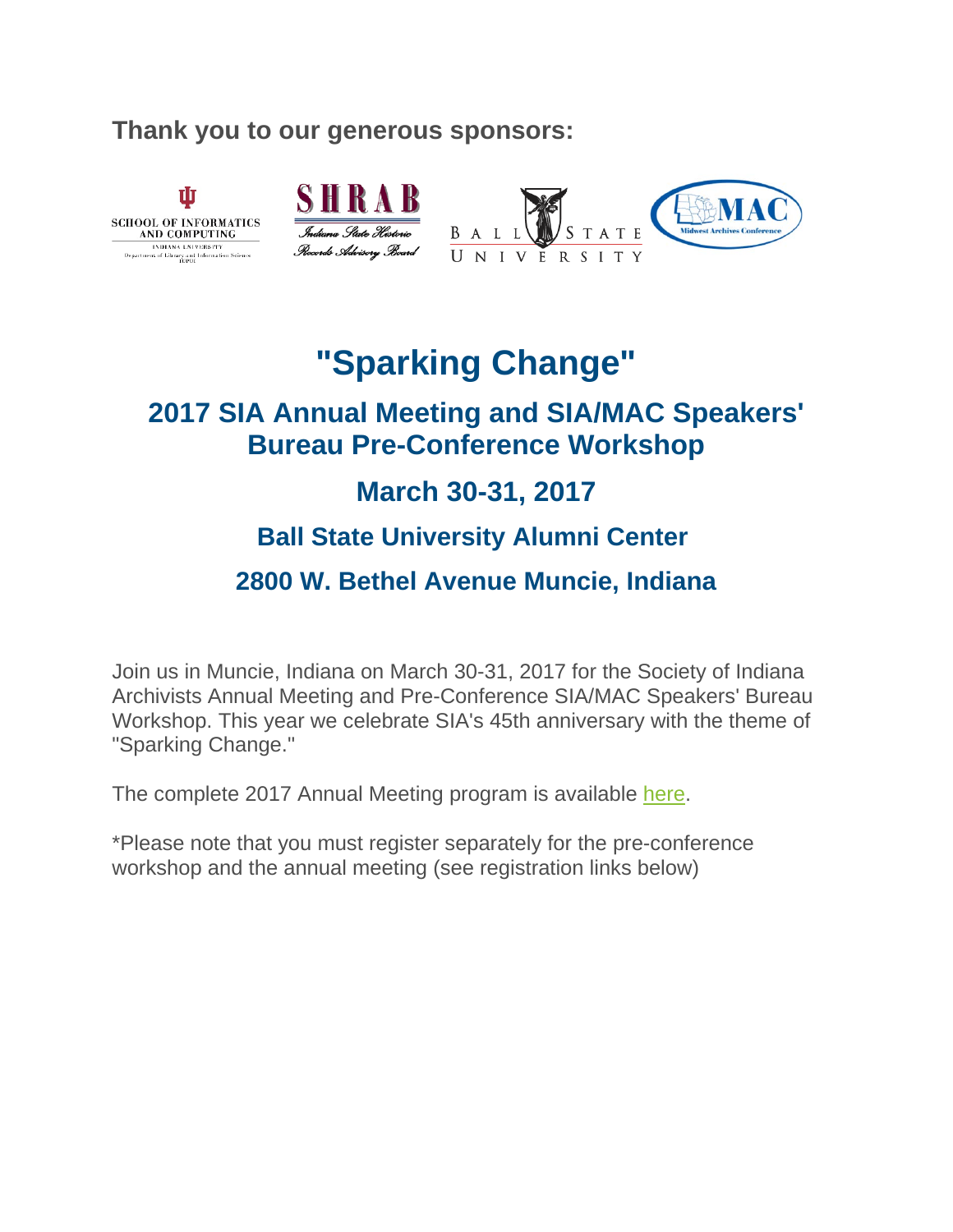### **MAC Speakers' Bureau/SIA Pre-Conference Workshop Thursday, March 30, 2017 9:00AM - 4:00PM Ball State University Alumni Center**

### *"***Exploring Access and Privacy Legal Issues for Archivists, Librarians, and Information Professionals***"*

Instructor [Menzi Behrnd-Klodt](http://www2.archivists.org/prof-education/faculty/menzi-behrnd-klodt) will provide an in-depth course to access and privacy legal issues encountered by today's archivists, librarians, and curators. Taught by an archivist and attorney with extensive experience in both fields, the course will examine some of the most perplexing and vexing issues for archivists today – how to balance providing open access with preserving personal privacy (including that of third parties) and how to understand, measure, and assess the risks of using copyrighted archival material.

The workshop also will discuss ethical considerations, ownership, fair use, Section 108, and orphan works. Participants will explore these challenging issues through lecture, pre-readings, and workshop exercises. This course will provide useful information to new and experienced professionals in public and private archives, libraries, special collections, and museums.

Registration is free of charge for SIA or MAC members. The cost for nonmembers of either organization is \$20.00. Attendance is limited to the first 35 registrants.

**Register for the pre-conference workshop by completing the [online registration](https://societyofindianaarchivists.wildapricot.org/event-2445296)  [form.](https://societyofindianaarchivists.wildapricot.org/event-2445296)**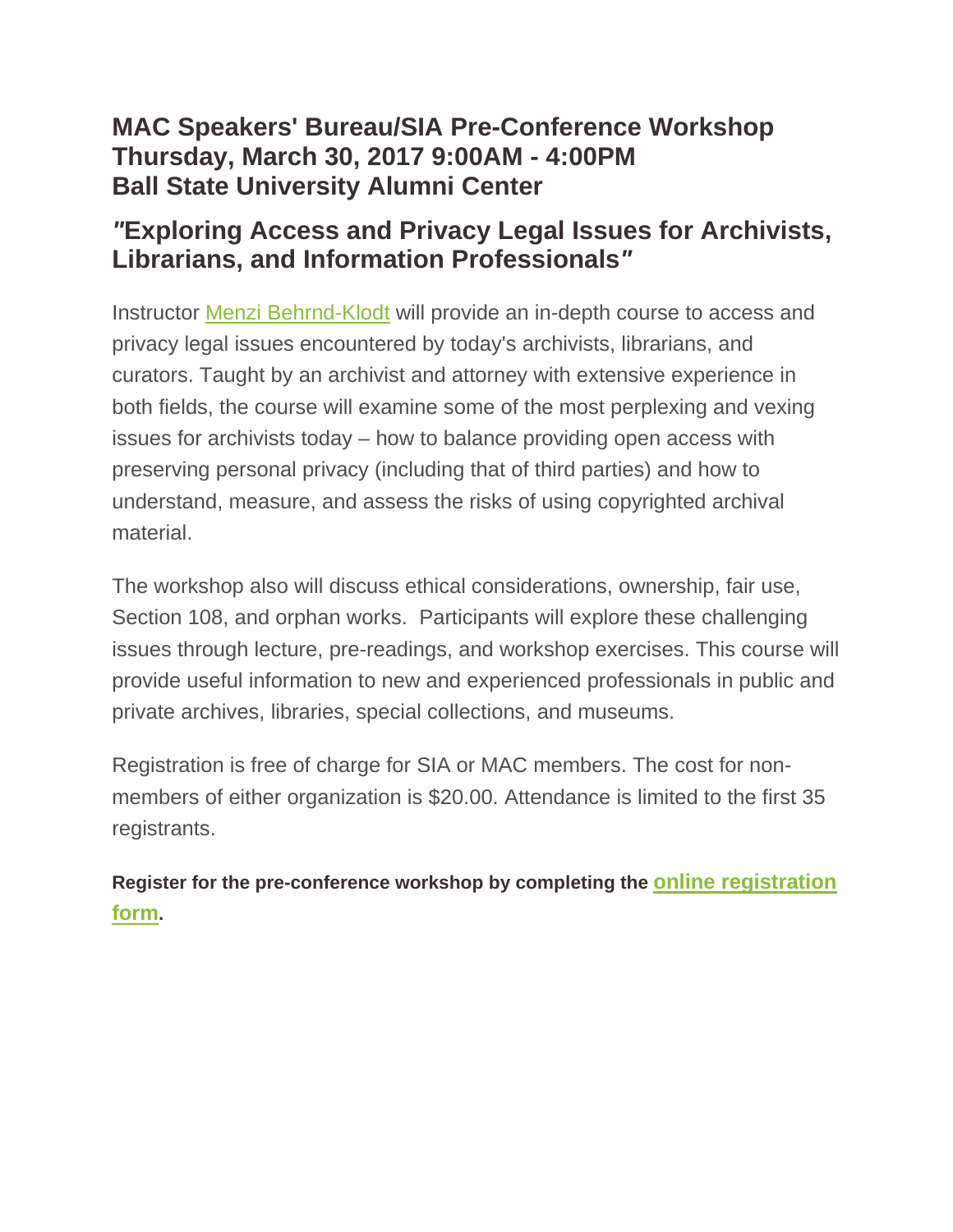#### **SIA Annual Meeting Friday, March 31, 2017 8:30AM - 5:00PM Ball State University Alumni Center**

Join archivists, librarians, and other information professionals from around the state as they share stories of how they have used innovative solutions to solve common problems, created change at their institutions, and adapted new approaches to archival services in response to user experiences.

Register and send payment by Monday, February 27, 2017 to receive earlybird registration rates:

- \$25.00 for SIA members
- \$15.00 for SIA student members
- \$55.00 for non-members (no early-bird rate for non-members)

Rates for registrations received between Monday, February 28, 2017 and Friday, March 17, 2017:

- \$35.00 for SIA members
- \$25.00 for SIA student members
- \$55.00 for non-members

**Register for the annual meeting by completing the [online registration form.](https://societyofindianaarchivists.wildapricot.org/event-2445185)**

Important Registration Notes:

- Registration closes on Friday, March 17, 2017.
- Cancellations with refund must be made by emailing Rich Bernier at bernier@purdue.edu before March 17. On-site registration will not be available.
- If you are not currently a member, or your membership has lapsed for the year, and want to sign up at the member rate, you must [first sign up for](https://societyofindianaarchivists.wildapricot.org/membership)  [membership.](https://societyofindianaarchivists.wildapricot.org/membership) After signing up as a member, send an email to Treasurer Rich Bernier at bernier@purdue.edu, simply stating in the subject line "member application started, please confirm membership," and wait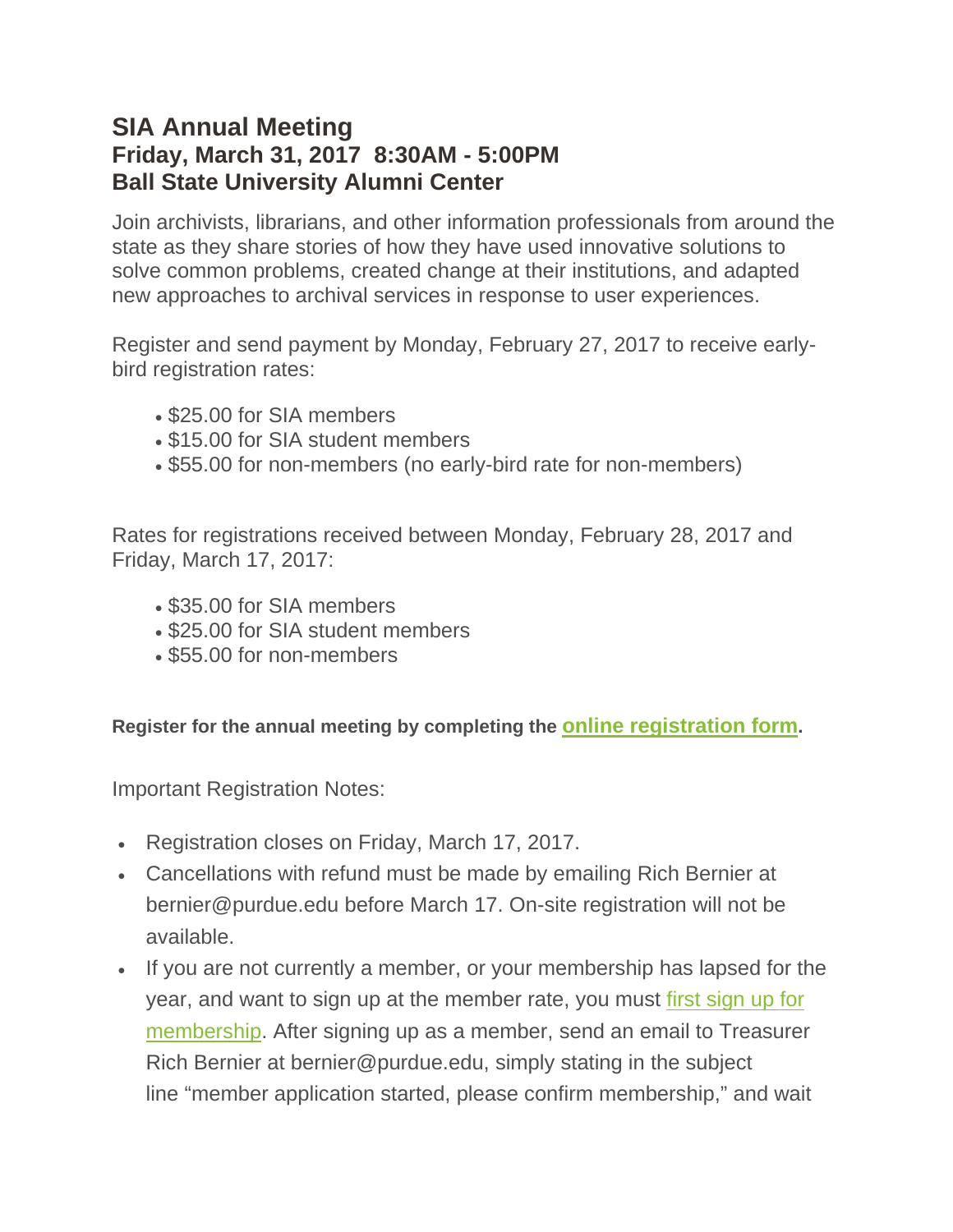for a confirmation email before submitting your registration for the meeting. Once you receive a confirmation, you can register for the meeting at the member price. You can pay for both with one check.

# **Annual Meeting Plenary Speaker**



SIA is thrilled to welcome as this year's plenary speaker, Kelli Huth, Director of [Immersive](http://cms.bsu.edu/about/administrativeoffices/entrepreneurial-learning)  [Learningf](http://cms.bsu.edu/about/administrativeoffices/entrepreneurial-learning)or Entrepreneurial Learning at Ball State University and Past President of the [Delaware](http://www.delawarecountyhistory.org/)  [County Historical Society.](http://www.delawarecountyhistory.org/)

As Director of Immersive Learning at Ball State

University, Kelli advocates for community engagement projects with students and faculty. She helps to connect campus resources with businesses and nonprofit organizations across Indiana. Working closely with the Office of Community Engagement, she facilitates projects that not only provide meaningful learning experiences to students, but that also advance Indiana communities. Kelli's talk, "Creating Context Out of Content," will explore approaches for leveraging resources and forging unlikely collaborations in order to transform the content of our collections into meaningful, relevant tools for a new age of learners.

# **Parking**

Free parking is available at the Ball State University Alumni Center in the lot north of the building, west of Scheumann Stadium

<http://goo.gl/maps/zkBrqEVDd8L2>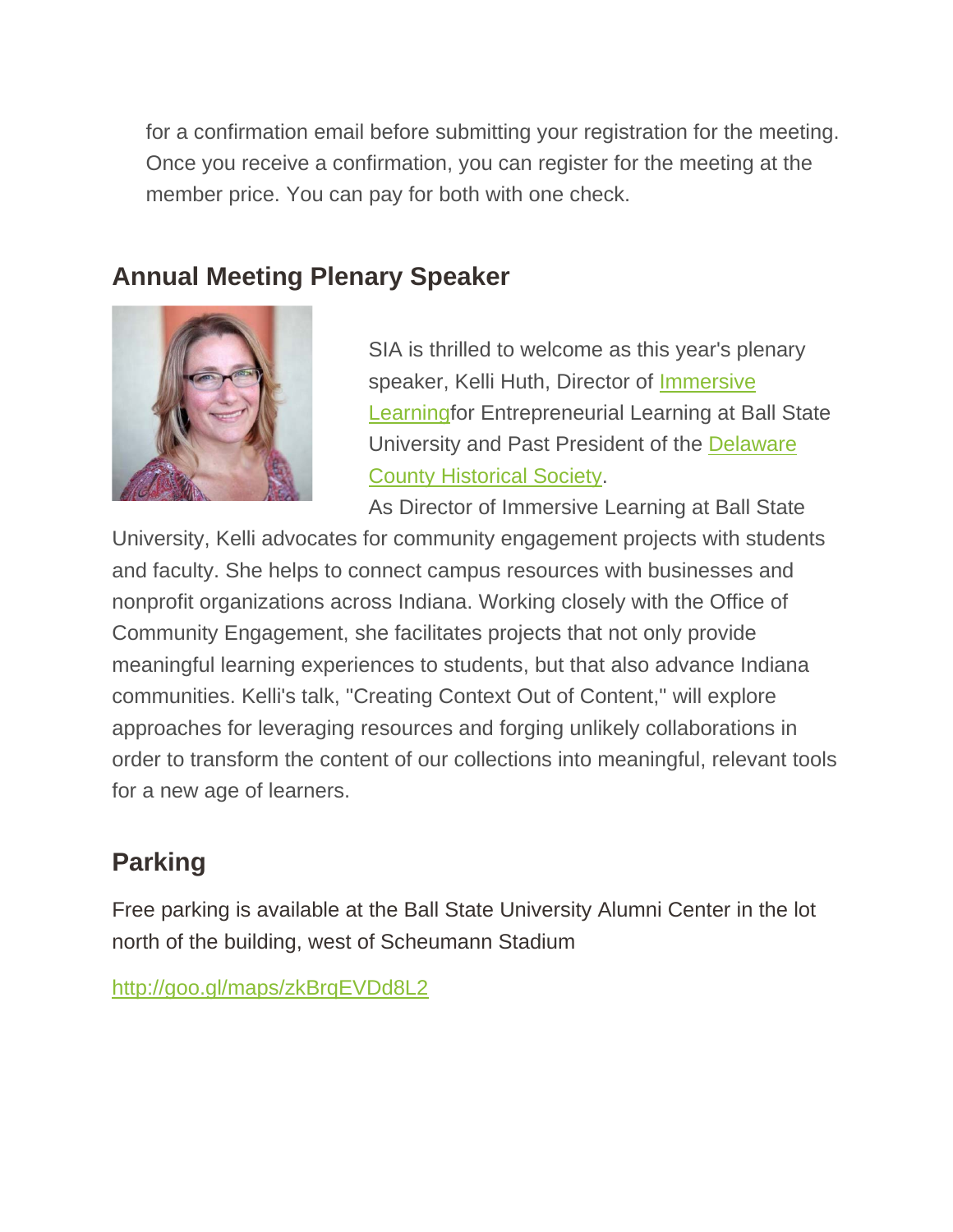# **Hotel Information**

No official room block has been reserved for the annual meeting and preconference workshop. Accommodations may be available at local area hotels. See the complete program for hotel options.

#### **Thursday Night Letterpress Workshop and Tour March 30, 2017 6:30 - 9:00PM 600 E. Main Street Muncie, Indiana**

Those spending Thursday night in Muncie have a unique opportunity to learn the fundamentals of letterpress printing by designing and printing a dozen note cards at the [Book Arts Collaborative,](http://www.bookartscollaborative.com/) located in a historic building in downtown Muncie.





Book Arts Collaborative and [Tribune](http://www.tribune-showprint.com/)  [ShowprintPosters, Inc.,](http://www.tribune-showprint.com/) invite archivists to tour their facilities: a student-run cottage industry producing blank journals, printed ephemera, public workshops, and limited edition artist's book; and the longest continually operating print shop in the United States, complete with a collection of historic wood type and illustrative

cuts. No experience necessary! The workshop will begin with a tour and invitation to explore. Our workshop leaders have extensive experience as printers and teachers. Participants will have use of the presses and type collection and assistance of printing professionals and students. Workshop participants can decide on the messages and images their printed cards will carry, such as thank you cards, personalized note cards, birthday cards, etc.

#### Tour cost: Free!

Workshop cost: \$50 (includes 12 handmade note cards)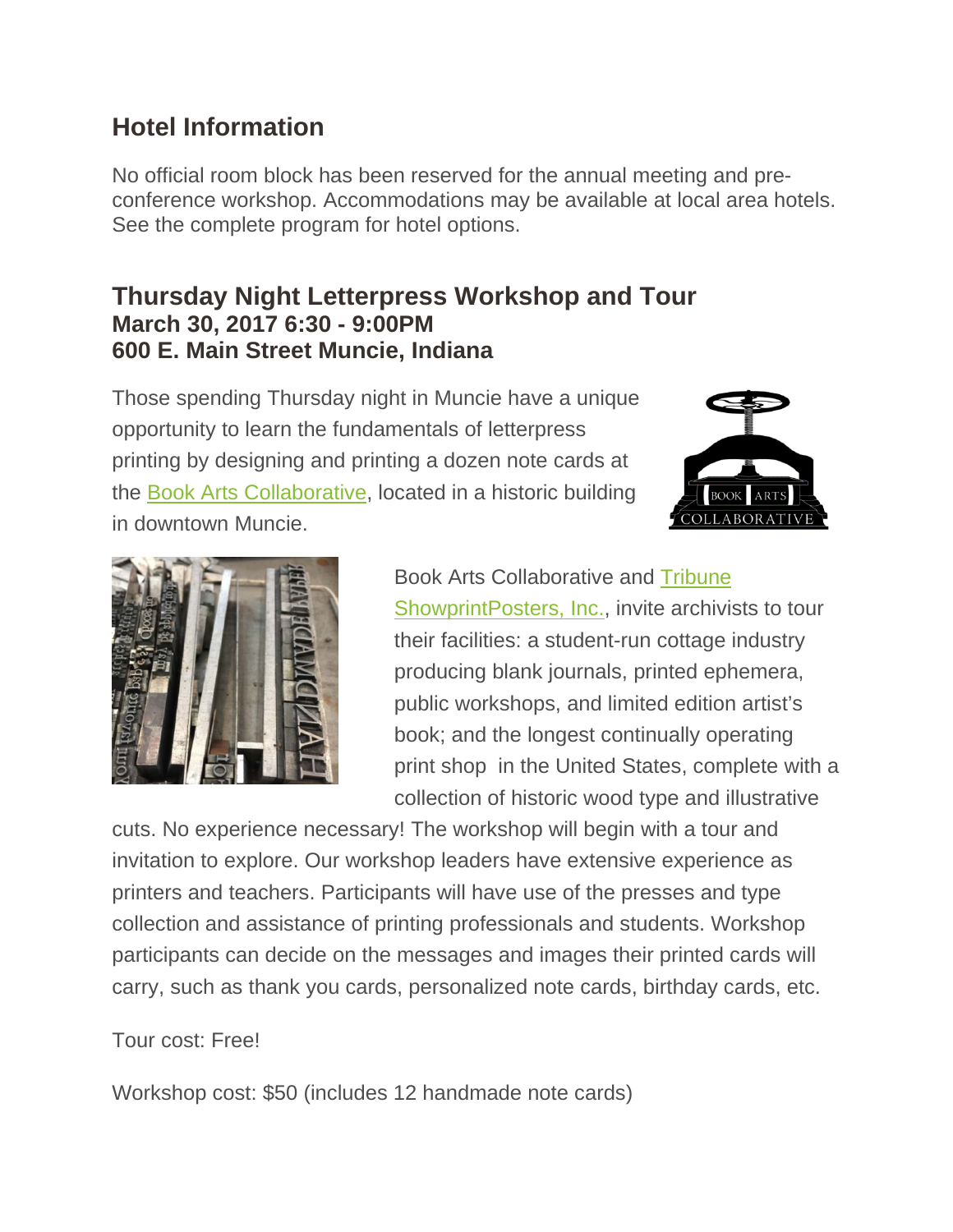Register for the letterpress workshop online: <http://tinyurl.com/htb49kt>

### **2017 Thomas Krasean Student Scholarship**

The Society of Indiana Archivists will award the Thomas Krasean Student Scholarship to attend the 2017 Society of Indiana Archivists Annual Meeting, held on Friday, March 31, 2017. The scholarship recipient will receive a complimentary registration to the Annual Meeting and \$150.00 to cover the expenses associated with attending.

**Application Deadline:** March 10, 2017

**Eligibility Requirements:** An applicant must be either a graduate student enrolled in a Master of Library and Information Science (MLIS) program, Master of Arts (MA) in History or Museum Studies program, or a related graduate program -OR- a recent graduate from one of the previously listed programs with five or fewer years of post-graduate work experience.

Recipient must be able to attend the Annual Meeting on Friday, March 31, 2017, where they will receive the check.

**To Apply:** Submit a statement of interest stating why you want to attend the annual meeting and how it will benefit you. Include in your statement a brief outline of your archival education and any work history, along with a description of your long-term professional goals. Please include your contact information (name, mailing address, phone, and e-mail) and contact information for your institution or employer. Statements should be limited to 200-400 words.

Additionally, the recipient is expected to write a brief (150-300 word) reflection about their experience attending the Annual Meeting and submit it along with a photograph (head shot) to be published in SIA's *News and Notes* newsletter.

Please submit the information stated above via email to the committee members: